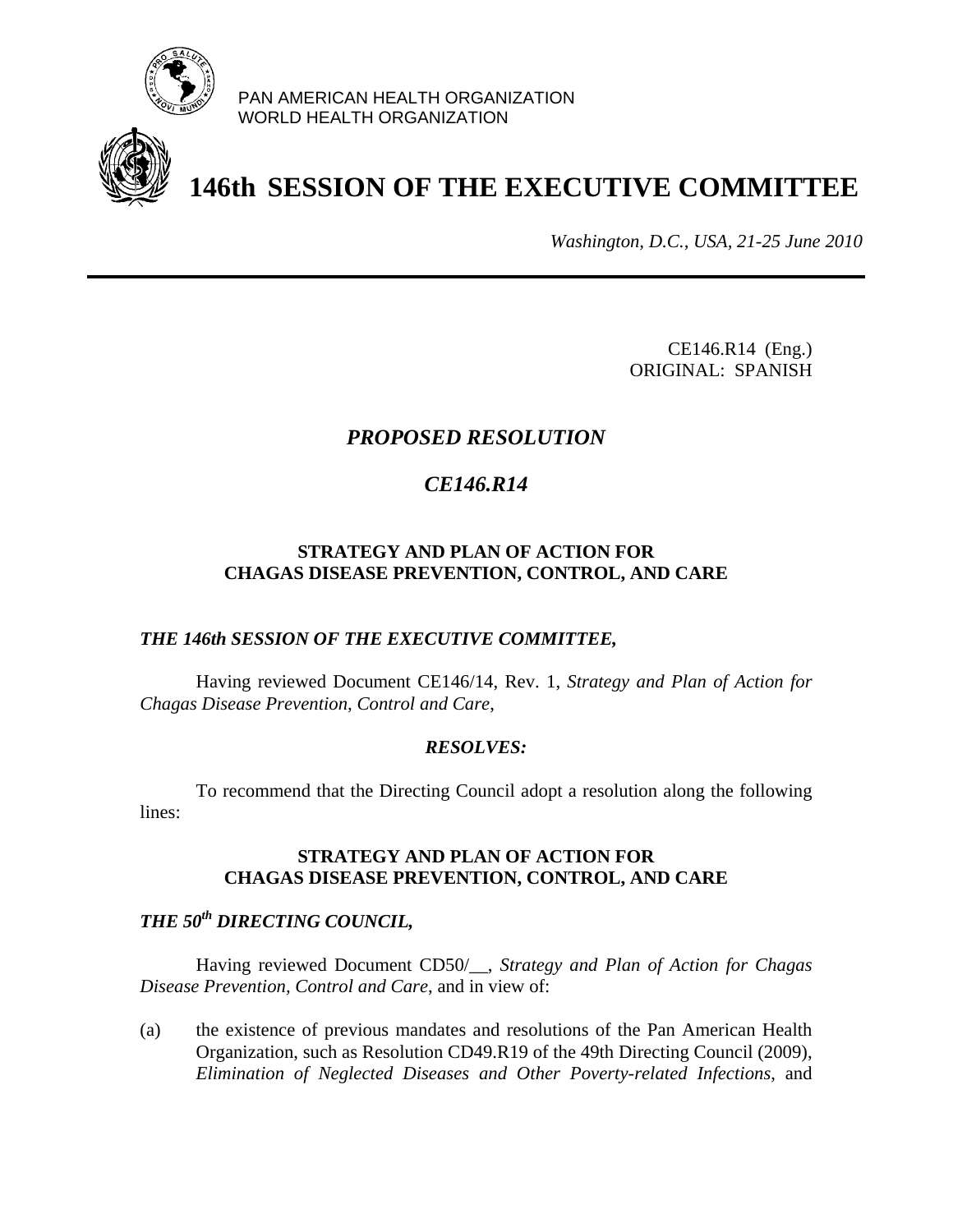World Health Assembly Resolution WHA63.20 (2010), *Chagas Disease: control and elimination;* 

- (b) the need to complete work on the "unfinished agenda," since the proportion of the population affected remains high among the poorest and most marginalized populations of the Americas, and the need to address health determinants in order to reduce the health, social, and economic burden of Chagas disease;
- (c) the vast experience of the Region of the Americas in the implementation of strategies to eliminate communicable diseases and the progress made in reducing the burden of Chagas disease, for whose prevention and control there are efficacious and cost-effective public health interventions;
- (d) the success achieved by the Member States through subregional initiatives for the prevention and control of Chagas disease, but aware of the need to expand existing activities,

#### *RESOLVES:*

1. To endorse the Strategy and approve the Plan of Action for Chagas Disease Prevention, Control, and Care.

- 2. To urge the Member States to:
- (a) review national plans or establish new ones for the prevention, control, and optimization of access to medical care of Chagas disease, employing an integrated approach that addresses the social determinants of health and provides for interprogrammatic collaboration and intersectoral action;
- (b) strengthen and emphasize the subregional initiatives for the prevention and control of Chagas disease, incorporating a medical care component for the people affected, in order to continue progress toward meeting the proposed objectives through technical cooperation among the countries;
- (c) provide the necessary resources and implement the Strategy and Plan of Action for the Prevention, Control, and Care of Chagas Disease;
- (d) redouble efforts to reach the established goal of eliminating vector-borne transmission of *T. cruzi* by 2015, in addition to fighting transmission via transfusion, placenta, organ transplants, and others;